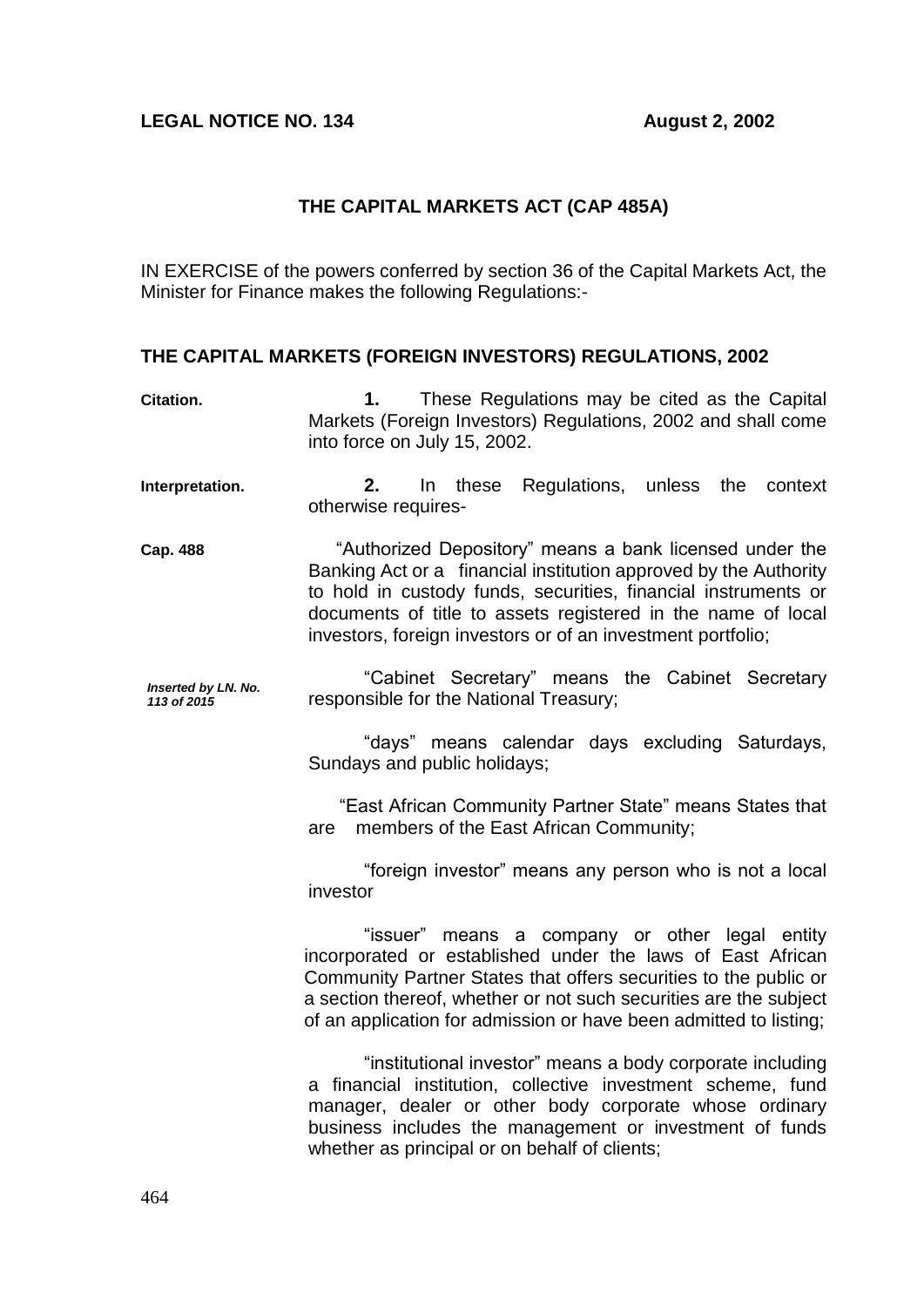|                                                                              |             | shares have been listed at a securities exchange;                                                                                                                                                                                                                                                     | "listed company" means an issuer any part of whose                                                                                                                                                                                                                        |  |     |
|------------------------------------------------------------------------------|-------------|-------------------------------------------------------------------------------------------------------------------------------------------------------------------------------------------------------------------------------------------------------------------------------------------------------|---------------------------------------------------------------------------------------------------------------------------------------------------------------------------------------------------------------------------------------------------------------------------|--|-----|
| Amended by LN. No.<br>113 of 2015                                            |             | "local investor" in relation to -                                                                                                                                                                                                                                                                     |                                                                                                                                                                                                                                                                           |  |     |
|                                                                              | (a)         | an individual, means a natural person who is a citizen of                                                                                                                                                                                                                                             | an East African Community Partner State;                                                                                                                                                                                                                                  |  |     |
| Cap. 486                                                                     | (b)         | a body corporate means a company or any other body<br>of an East African Community Partner State in which the                                                                                                                                                                                         | corporate established or incorporated under<br>Companies Act or under the provisions of any written law<br>citizens or the government of an East African Community<br>Partner State have beneficial interests in one hundred<br>per centum (100%) of its ordinary shares; |  | the |
|                                                                              |             | have been admitted to listing on any of the market segments of<br>a securities exchange;                                                                                                                                                                                                              | "official list" means a list specifying all securities which                                                                                                                                                                                                              |  |     |
|                                                                              |             | "public offer" has the meaning assigned to it in<br>Regulation 5 of the Capital Markets (Securities) (Public Offers,<br>Listing and Disclosures) Regulations, 2002                                                                                                                                    |                                                                                                                                                                                                                                                                           |  |     |
| <b>Participation by</b><br>foreign investors<br>Amended by LN.113 of<br>2015 |             | 3. (1) Any proportion of the voting shares of an issuer after an<br>initial public offering shall be available for investment by foreign<br>investors without any restrictions in the level of holdings except<br>as provided under the Capital Markets (Takeovers and Mergers)<br>Regulations, 2002. |                                                                                                                                                                                                                                                                           |  |     |
|                                                                              |             | (2) Notwithstanding Regulation 3(1), the Cabinet Secretary may<br>by notice in the gazette, prescribe a maximum foreign<br>shareholding in an issuer or listed company.                                                                                                                               |                                                                                                                                                                                                                                                                           |  |     |
|                                                                              |             | (3) The Cabinet Secretary may only exercise the power under<br>paragraph 3(2) where-                                                                                                                                                                                                                  |                                                                                                                                                                                                                                                                           |  |     |
|                                                                              |             |                                                                                                                                                                                                                                                                                                       | (a) in a privatization transaction, the government or its<br>agency is divesting its shares to the public;                                                                                                                                                                |  |     |
|                                                                              |             |                                                                                                                                                                                                                                                                                                       | (b) some level of local ownership in a strategic industry<br>or sector in the country is to be maintained; or                                                                                                                                                             |  |     |
|                                                                              |             |                                                                                                                                                                                                                                                                                                       | (c) it is in national interest.                                                                                                                                                                                                                                           |  |     |
| <b>Register of</b><br>shareholders                                           | thereof by- | 4. (1) A listed company shall maintain a register of<br>shareholders of ordinary shares showing at all times the holding                                                                                                                                                                              |                                                                                                                                                                                                                                                                           |  |     |
| L.N. No. 28/2008                                                             |             | (a)                                                                                                                                                                                                                                                                                                   | foreign investors;                                                                                                                                                                                                                                                        |  |     |
|                                                                              |             |                                                                                                                                                                                                                                                                                                       |                                                                                                                                                                                                                                                                           |  |     |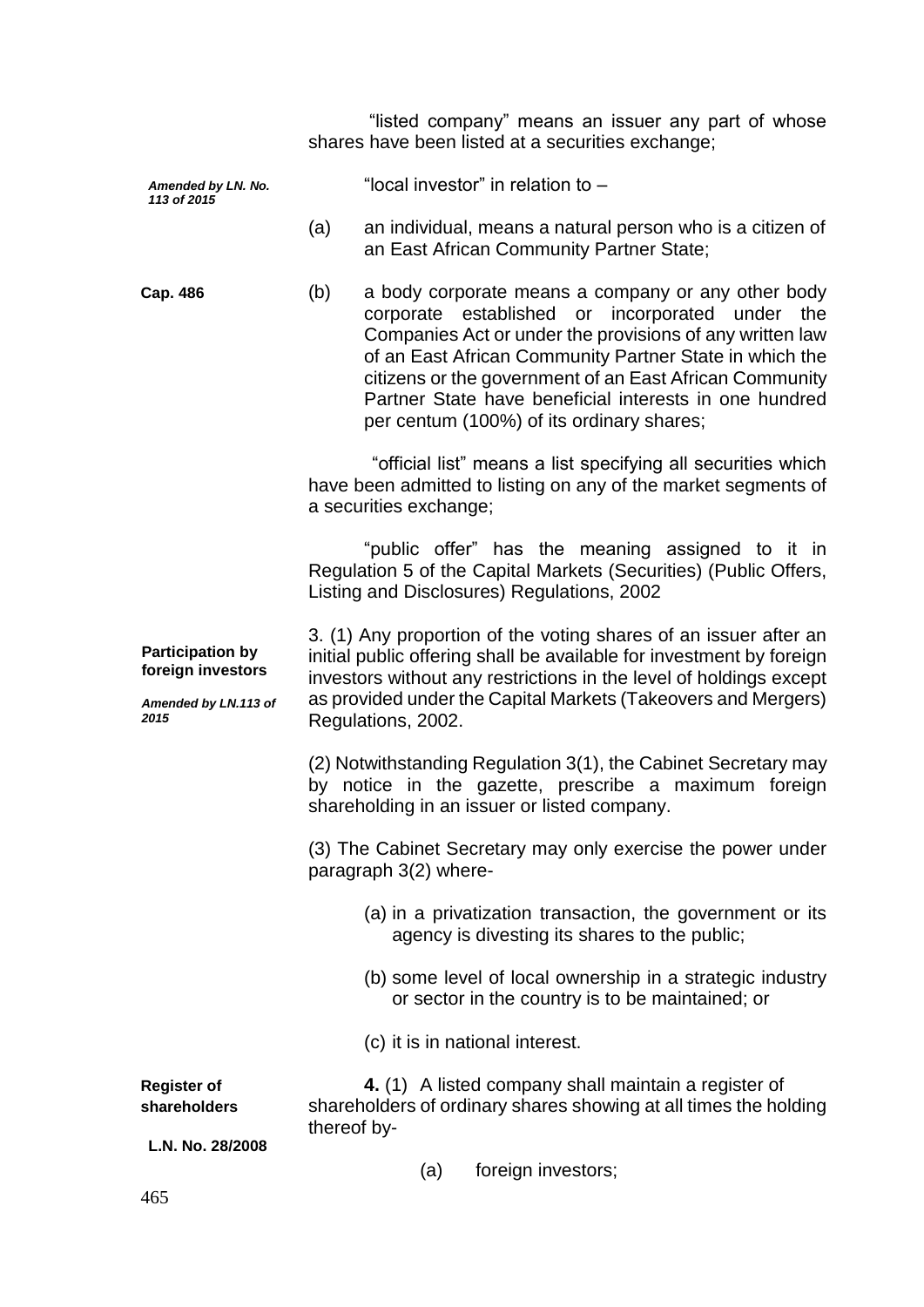| (b) | individual local investors; and |
|-----|---------------------------------|
|-----|---------------------------------|

(c) institutional local investors.

 (2) Every listed company shall, within thirty days from the day these Regulations come into force provide the Authority with a status report with respect to the category of shareholders specified in paragraph (1) and subsequently, within ten days following the end of each month, furnish to the Authority and to the securities exchange on which its shares are listed, a report showing details of the holding of its ordinary shares according

|                                                                                |                                                                      | Showing actains of the Holding of its ordinary shares according<br>to the categories specified in paragraph (1).                                                                                                                                                                                           |  |  |  |
|--------------------------------------------------------------------------------|----------------------------------------------------------------------|------------------------------------------------------------------------------------------------------------------------------------------------------------------------------------------------------------------------------------------------------------------------------------------------------------|--|--|--|
| <b>Declaration of</b><br>investor status<br>Amended by L.N. No.<br>113 of 2015 |                                                                      | 5. (1) A stockbroker shall-                                                                                                                                                                                                                                                                                |  |  |  |
|                                                                                | (a)                                                                  | on every application for the shares of an<br>issuer; or                                                                                                                                                                                                                                                    |  |  |  |
|                                                                                | (b)                                                                  | on the transfer of the shares of a listed<br>company to an investor;                                                                                                                                                                                                                                       |  |  |  |
|                                                                                | evidencing such status.                                              | declare whether the applicant or the transferee, as the case<br>may be, is a foreign investor, individual local investor or<br>institutional local investor with supporting documentation                                                                                                                  |  |  |  |
|                                                                                |                                                                      | (2) No company registrar shall effect any transfer of the<br>ordinary shares of an issuer or of a listed company if such<br>transfer would result in investment in the ordinary shares of<br>such issuer or listed company by local investors to fall below<br>the per centum specified in regulation 3(2) |  |  |  |
| <b>Report by listed</b><br>companies<br>Amended by L.N. No.<br>113 of 2015     |                                                                      | 6. (1) A listed company shall immediately report<br>to the securities exchange at which it is listed, once the per<br>centum of ordinary shares held by foreign investors reach the<br>prescribed foreign shareholding under regulation 3(2).                                                              |  |  |  |
|                                                                                | (2) A securities exchange shall publish a weekly report<br>showing - |                                                                                                                                                                                                                                                                                                            |  |  |  |
|                                                                                | (a)                                                                  | the number of shares of each listed<br>company traded on that day; and                                                                                                                                                                                                                                     |  |  |  |
|                                                                                | (b)                                                                  | the percentage shareholding by foreign<br>investors in listed companies prescribed<br>by the Cabinet Secretary under regulation<br>$3(2)$ .                                                                                                                                                                |  |  |  |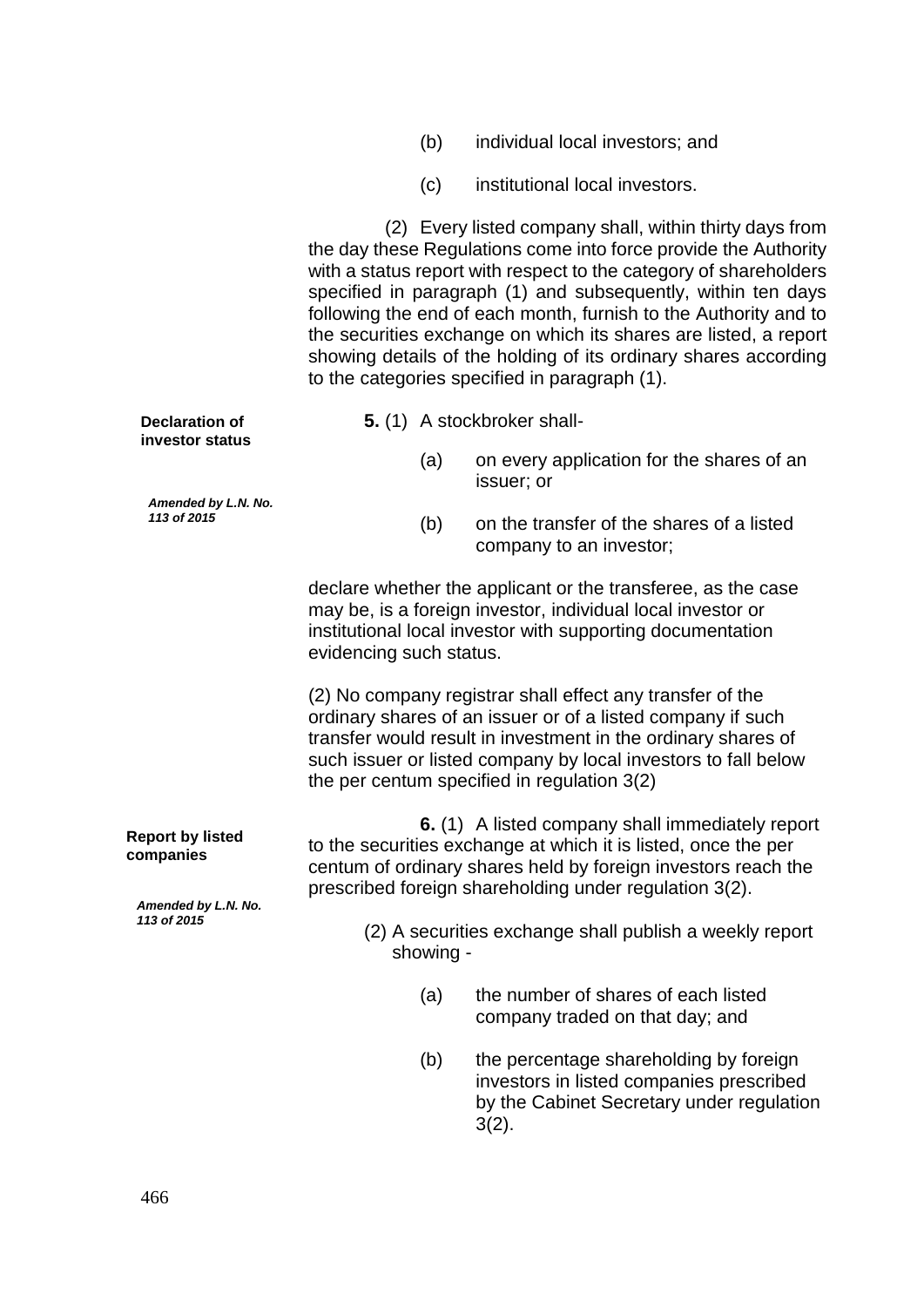|                                                                       | regulation. | A securities exchange shall submit to the<br>(3)<br>Authority weekly and make available to the public at its<br>principal place of business every report prepared under this                                                                                                                                                                                                                                                                       |
|-----------------------------------------------------------------------|-------------|----------------------------------------------------------------------------------------------------------------------------------------------------------------------------------------------------------------------------------------------------------------------------------------------------------------------------------------------------------------------------------------------------------------------------------------------------|
| Deposit of share<br>certificates<br>with an authorized<br>depository. | 7.          | A stockbroker shall deposit every share<br>(1)<br>certificate registered in the name of a foreign investor<br>with an authorised depository designated by the<br>foreign investor,.                                                                                                                                                                                                                                                                |
|                                                                       | (2)         | An authorized depository shall hold in its custody every<br>share certificate for foreign investors under this regulation,<br>which certificate shall remain so held unless shares are<br>transferred to a local investor.                                                                                                                                                                                                                         |
|                                                                       |             | PROVIDED that if the issuer's shares are immobilized<br>or dematerialised the shares shall be held by an authorized<br>depository or a central depository agent.                                                                                                                                                                                                                                                                                   |
| <b>Report by</b><br>authorized<br>depository.                         | 8.          | An authorized depository shall, in respect of each<br>month, prepare a report showing the share<br>certificates or statement of account of the shares in its<br>custody pursuant to the provisions of regulation 7 and<br>shall furnish such report to the Authority within ten days<br>after the end of every month.                                                                                                                              |
| <b>Restrictions of</b><br>issued<br>outside Kenya.                    | 9.          | No person shall, in Kenya, offer or cause to be shares<br>offered to the public any shares or other capital<br>market instrument as the Authority may specify<br>which are listed or to be listed outside Kenya except<br>with the prior written approval and registration of such<br>security with the Authority.                                                                                                                                 |
| <b>Transitional and</b><br>saving provisions.                         | 10.         | Nothing in these Regulations shall require<br>(1)<br>a foreign investor who, at the commencement of these<br>Regulations, holds shares of an issuer in excess of the<br>limits prescribed in these Regulations, to dispose of the<br>excess shares.                                                                                                                                                                                                |
|                                                                       |             | In the event that a foreign investor who holds<br>(2)<br>shares in excess of the limits prescribed by these<br>Regulations by virtue of the provisions of paragraph (1)<br>above, determines to dispose of any shares, no foreign<br>investor shall be eligible to purchase the same save to<br>the extent that the aggregate of the shares of that issuer<br>held by foreign investors shall not exceed the limits<br>prescribed in Regulation 3. |
| Amended by L.N. No. 113 of<br>2015                                    |             | Nothing in these Regulations shall restrict the<br>(3)<br>right of a foreign investor to acquire additional shares by                                                                                                                                                                                                                                                                                                                              |